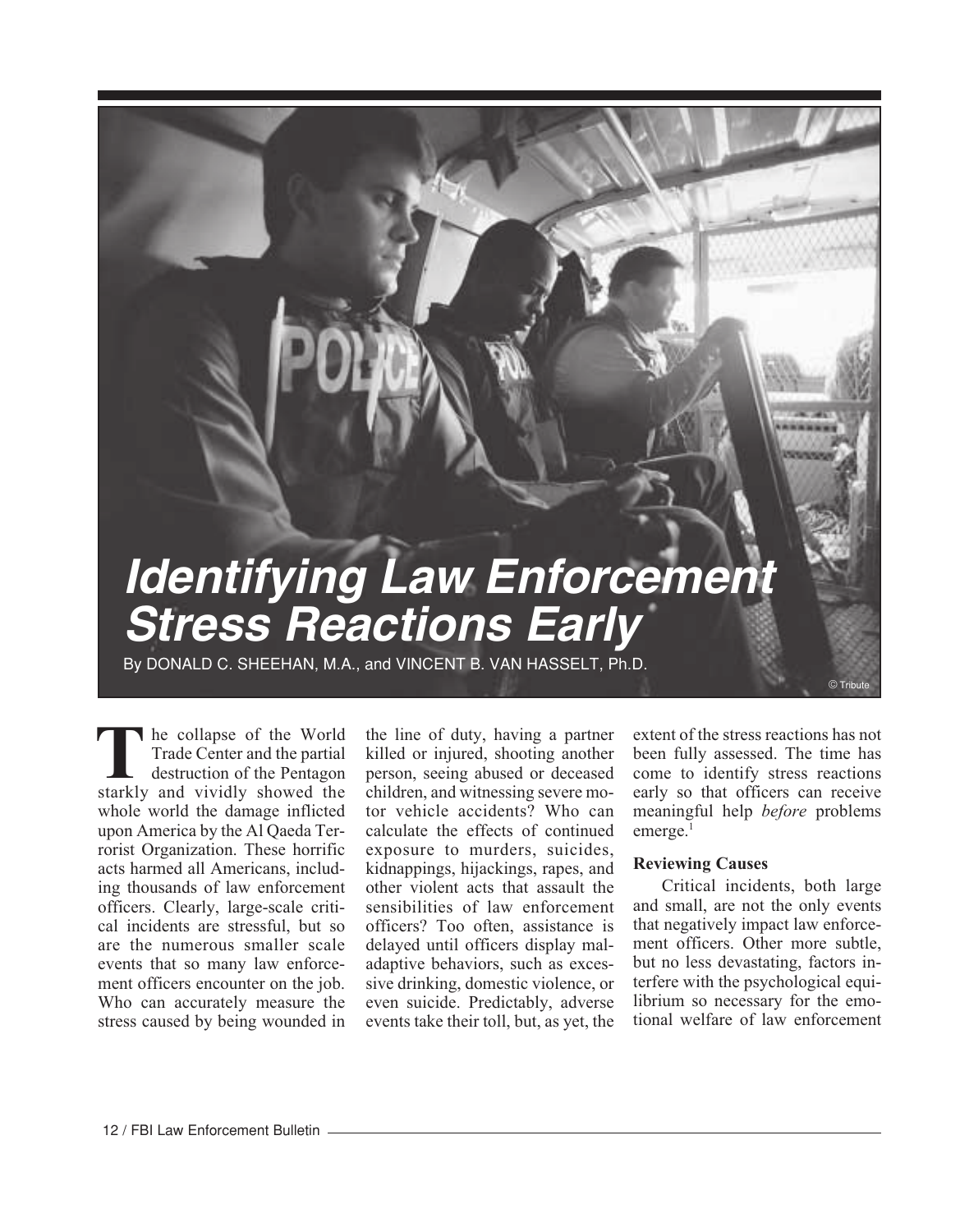officers. For example, organizational stressors, such as inadequate training, poor supervision, lack of recognition for superior job performance, perceived nepotism in awarding promotions and financial incentives, inadequate pay, and insensitivity to family or personal needs, often cause discord.<sup>2</sup> Job stressors, such as long hours, "oncall" status, and extended periods outside the home, can have adverse effects. Varied work schedules caused by rotating shifts, irregular days off, and court time frequently interfere with sleep patterns and family activities. Public scrutiny, media focus, and civil litigation can make inherently difficult situations even more stressful. Specialized duties, such as undercover assignments,<sup>3</sup> evidence recovery, crisis negotiation, and hostage rescue, also increase stress levels.

Moreover, law enforcement officers have personal problems just like everyone else. The normal physical changes associated with aging can be quite stressful for officers who rely on their ability to physically control situations. Natural changes to all of the body's systems (muscle, bone, cardiovascular, respiratory, nervous, immune, and neuroendocrine) have strong consequences.4 Eventually, fading visual acuity, failing hearing, diminishing muscle mass, waning stamina, dwindling dexterity, and attenuating balance impose limitations on officers whose years of experience alone cannot always offset. Injuries and illness also play a part in this dynamic. Psychological factors, such as unfulfilled personal relationships, lack of spiritual meaning,

loss of control over an important aspect of their lives, unrealized career goals, and interpersonal conflict, can prove incredibly stressful.

# **Summarizing Reactions**

Critical incidents alone do not cause most law enforcement officers undue stress; neither do cumulative stressors, such as organizational and job factors, nor personal stressors, such as physical and psychological elements. Instead, the confluence of all of these different factors does. Proof of this exists everywhere. Cumulative stress contributes to high rates of gastrointestinal disorders, high blood pressure, and coronary heart disease in the law enforcement community. Alcohol and prescription drug abuse often occurs. High levels of domestic violence in law enforcement families have been related to stress on the job.5 Critical incidents leave

some officers with acute stress disorder (ASD) or post-traumatic stress disorder (PTSD) and many more with transitory symptoms, such as intrusive thoughts, sleeping difficulties, changed eating patterns, and muted emotional responses.

Since 1980, when the American Psychiatric Association introduced PTSD as a diagnosable condition, several developments have occurred. In 1994, the short-term pattern of some severe psychological reactions was acknowledged with the inclusion of ASD. Most discussions of these extreme reactions to stress revolve around core symptoms experienced after a life-threatening event and include—

- reexperiencing the trauma in the form of nightmares and intrusive thoughts;
- avoiding reminders of the event; and



Special Agent Sheehan, formerly a state-certified school psychologist, is an instructor in the Law Enforcement Communication Unit at the FBI Academy.



Dr. Van Hasselt teaches psychology at Nova Southeastern University in Fort Lauderdale, Florida, and serves as a part-time officer with the Plantation, Florida, Police Department.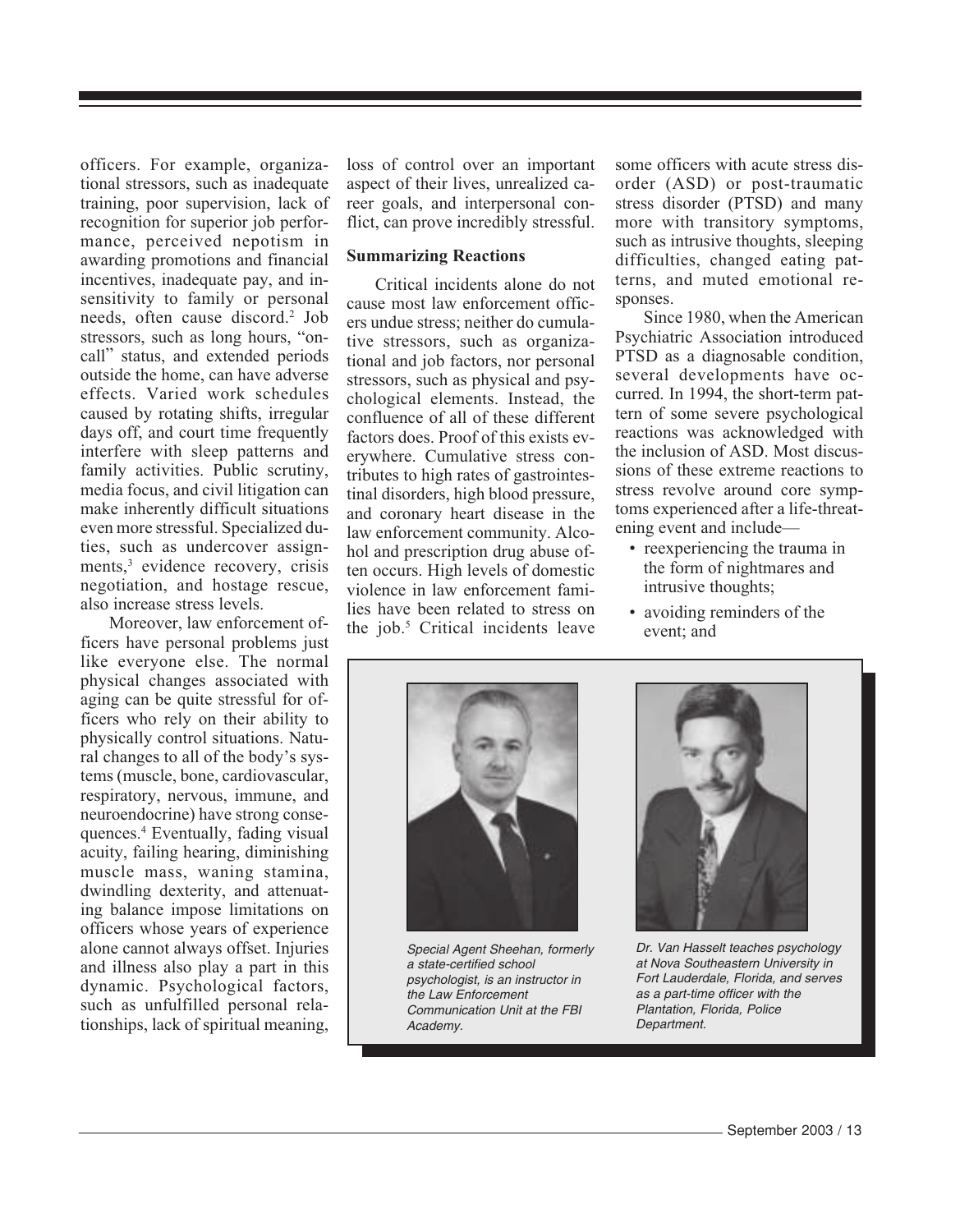• experiencing numbing to the point of not having loving feelings, increased arousal in the form of exaggerated startle response, hypervigilantism, and sleeping difficulties.

Many factors influence whether or not a particular incident results in ASD, PTSD, or its symptoms. Recent research<sup>6</sup> suggested that certain factors predict the likelihood of someone experiencing PTSD and its symptoms. Most predictive was a dissociative experience during or in the immediate aftermath of the traumatic event and high levels of emotion during or shortly after the traumatic event. Perceived life threat during the traumatic event and perceived social support following the event are helpful predictors. Other less strong predictors include prior trauma, psychological adjustment before the trauma, and a family history of mental illness. Prior exposure to a similar event probably is the most difficult to understand because it is counterintuitive. In most other aspects of life, experience helps. Unfortunately, many law enforcement officers discover that repeated exposure to certain events can have seriously detrimental effects. The frequency, duration, and intensity of stressors represent determining factors as well. Stress reactions vary among individuals because perceptions of situations differ and reactions are subjective.

These debilitating symptoms are not the worst things that can happen. Sadly, among law enforcement officers, job-related stress frequently contributes to the ultimate maladaptive response to stress: suicide.<sup>7</sup>

### **Making Critical Distinctions**

Discussing this topic requires making some distinctions. According to Dr. Han Selye, the generally acknowledged founding pioneer of stress research, stress is the nonspecific response of the body to any demand placed upon it.<sup>8</sup> A stressor is an external, environmental event that has the potential to cause a reaction. A stress reaction is an internal sequence of events that occurs as a result of a real or imagined threat. A negative stress reaction is called distress. However, not all law enforcement officers exposed to stressors become distressed.

On a positive note, stress management appears to help, and sound reasons for this exist. Because stressors are external events, individual law enforcement officers and their organizations cannot always control them. Sometimes, unfortunate

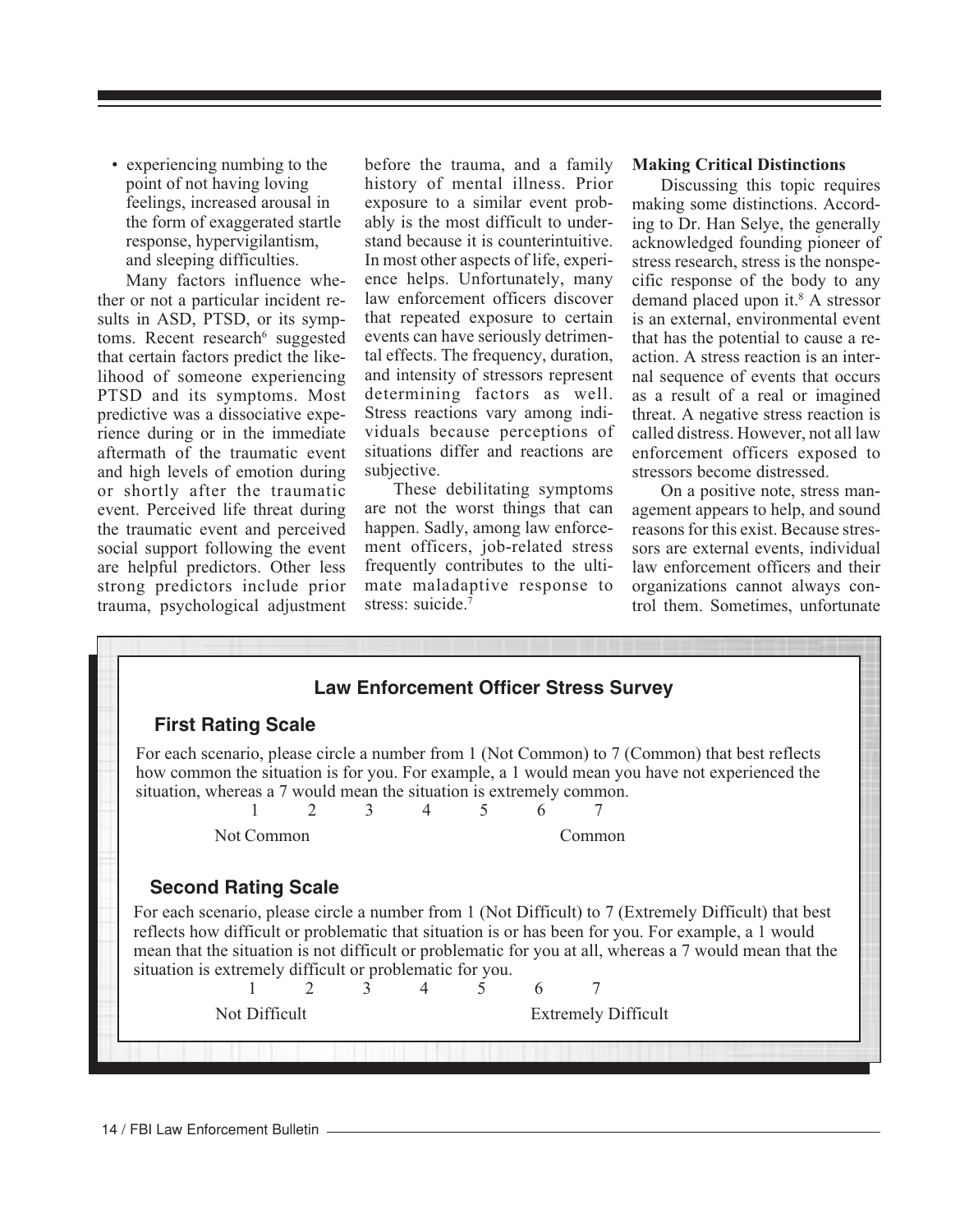| <b>Scenarios</b>                                                                            |                                                                                                                   |
|---------------------------------------------------------------------------------------------|-------------------------------------------------------------------------------------------------------------------|
| 1. You are called to a burglary in progress.                                                | 15. You have been injured during an assault,                                                                      |
| The assailant may be armed.                                                                 | and your backup is late responding.                                                                               |
| 2. You are called to respond to a silent                                                    | 16. You find that your subordinates did not                                                                       |
| alarm from a bank.                                                                          | complete the assignment you gave, for                                                                             |
| 3. You respond to a shooting in progress                                                    | which you are responsible.                                                                                        |
| between two gangs.                                                                          | 17. You must rely on employees you feel are                                                                       |
| 4. You are executing an arrest and search                                                   | not trustworthy or competent.                                                                                     |
| warrant for a violent criminal and are                                                      | 18. You are trying to solve a high-profile                                                                        |
| unsure of his location.                                                                     | case while the public pressures for                                                                               |
| 5. You are executing an arrest warrant when<br>the suspect barricades himself.<br>There     | immediate results but continues to be<br>uncooperative.                                                           |
| may be other people with him.                                                               | 19. You have spent hours putting data into                                                                        |
| 6. You respond to a major motor vehicle                                                     | your computer, only to have it go down                                                                            |
| accident with multiple injuries and pos-                                                    | and lose your data.                                                                                               |
| sible fatalities.                                                                           | 20. You are making progress on a case when                                                                        |
| 7. You are engaged in the promotional                                                       | you are reassigned for political reasons.                                                                         |
| process.                                                                                    | 21. You find that work is taking up more                                                                          |
| 8. You have been brought up on civil rights                                                 | time and energy, leaving you with little                                                                          |
| violations that are untrue.                                                                 | left for family and recreation.                                                                                   |
| 9. You have plans with your family, but work                                                | 22. You are unable to complete a project                                                                          |
| demands interfere and you are unable to                                                     | because your supervisor keeps changing                                                                            |
| participate.                                                                                | the direction or priorities.                                                                                      |
| 10. You are on a high-pursuit chase in icy                                                  | 23. You are on your way to a high-emer-                                                                           |
| conditions.                                                                                 | gency call when the radio has interfer-                                                                           |
| 11. You are investigating an officer's death in                                             | ence and you are unable to get all of the                                                                         |
| which suicide is suspected.                                                                 | information you need.                                                                                             |
| 12. You are responsible to notify the parents of<br>a child killed by a hit-and-run driver. | 24. Changing shifts has interfered with your<br>sleep patterns, causing you to experi-<br>ence increased fatigue. |
| 13. You are called to contain a public rally that                                           | 25. You frequently argue with your spouse,                                                                        |
| is becoming agitated.                                                                       | but are unable to resolve anything                                                                                |
| 14. You have been recruited to investigate a<br>fellow officer.                             | because of scheduling conflicts.                                                                                  |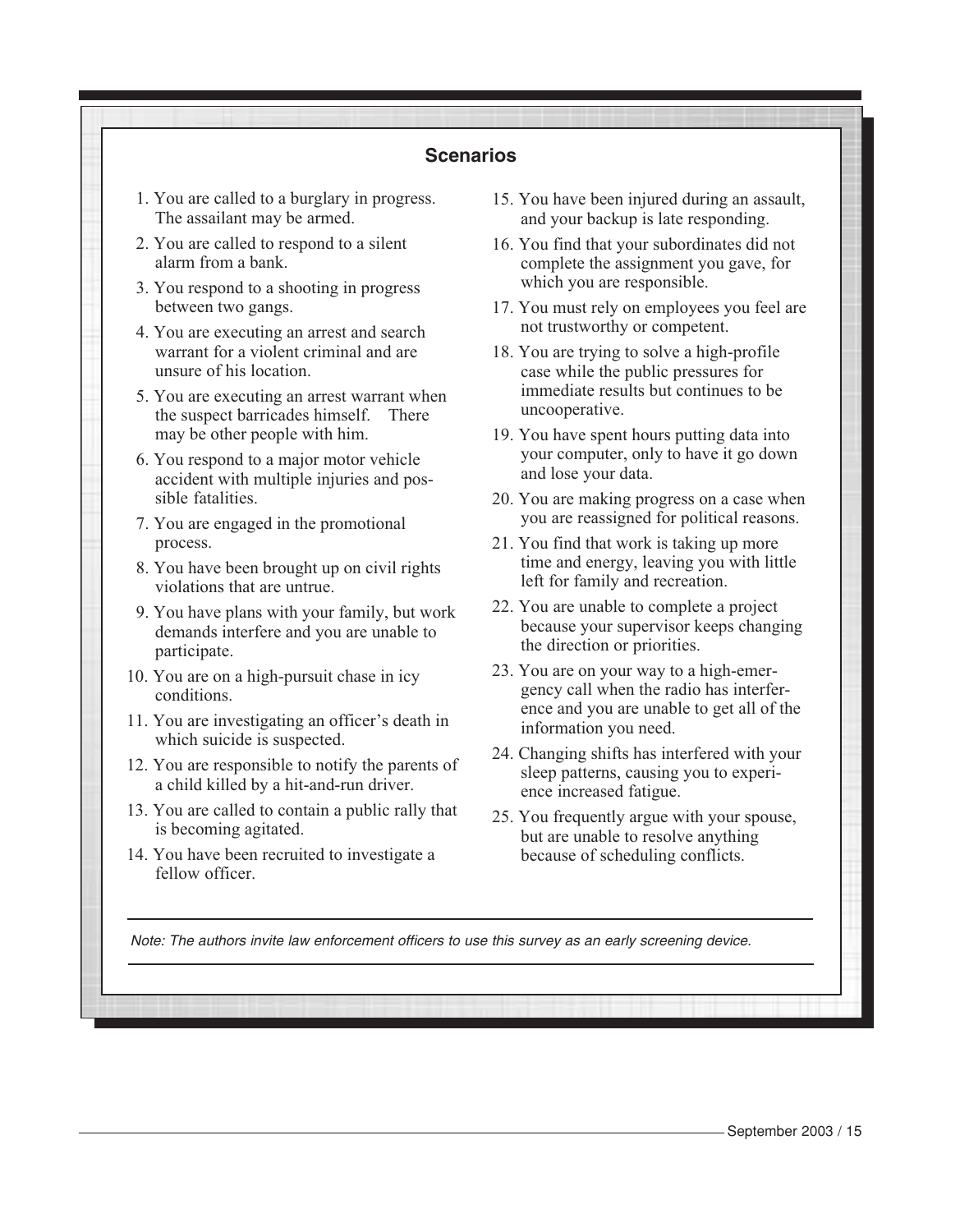events happen in spite of everyone's best efforts. Stress management focuses on the reactions that are internal and more subject to individual control. The reasoning for this states that officers cannot always control what somebody else does to them, but, at some point, they can choose to control their own reactions to the event.

Stress management, as practiced by the  $FBI$ ,<sup>9</sup> involves three distinct steps: understanding, recognizing, and coping. The understanding and recognizing steps occur preincident, wherein administrators take great care to ensure personnel understand the nature of the stress response and learn to recognize the common symptoms experienced by those responding to stressful events. Coping constitutes the FBI's third stress management step that transpires after events happen and where administrators make every effort to support personnel through a variety of programs, such as employee assistance, chaplain support, critical incident seminars, and peer support. Although not all law enforcement agencies in the United States may have such a comprehensive program, the underlying principles are useful in moving effective law enforcement stress management forward.

# **Identifying the Pressing Issue**

All of this information has been thoroughly studied, documented, and discussed. The potential ill effects of job-related stressors clearly are established for law enforcement officers. Researchers no longer need to focus on the stressors officers experience or all of their negative reactions. Now, the critical task is to identify, at the earliest stage possible, when particular law enforcement officers incur an excessive stress reaction to the numerous pressures confronting them. To this end, the authors present the Law Enforcement Officer Stress Survey (LEOSS) as a potential tool for agencies to employ in their efforts to help their officers cope with job-related stress.

**Sadly, among law enforcement officers, job-related stress frequently contributes to the ultimate maladaptive response to stress: suicide.**  $\begin{array}{c} \begin{array}{c} \text{G}\\ \text{Sac}\\ \text{enfo}\\ \text{job}\\ \text{frequency} \end{array} \end{array}$ 

"

# **Developing the Context**

For 5 years (1995-1999), Special Agent Sheehan taught Stress Management in Law Enforcement (SMILE) at the FBI Academy. The purpose of the course was to reduce drinking, prescription drug abuse, domestic violence, divorce, suicide, and other maladaptive responses to stress among members of the FBI National Academy. These individuals, comprised of command-level law enforcement officers, attended a 10-week training program involving various criminal justice subjects. Chosen from local, state, and federal agencies throughout the United States and from several foreign countries, these veteran officers provided invaluable insight into job-related stress.

As part of the course, which had 50 officers per session, Special Agent Sheehan asked these highly successful officers what bothered them. The lists he compiled revealed a staggering assortment of human suffering. The problems personal and professional, traumatic and cumulative, and large and small—all appeared. Class after class replicated the results. These observations buttressed what Special Agent Sheehan had observed year after year while working with the spouses, children, parents, siblings, and partners of slain officers during National Police Week under the auspices of Concerns of Police Survivors, Inc.10 He realized that something was missing between stress management training and treatment for severe stress reactions.

# **Finding the Missing Link**

Stress management training makes law enforcement officers more stress resistant, and various treatment modalities by mental health practioners can help those who have extreme reactions. To date, what has been missing is an assessment tool that provides early detection of stress-related problems among law enforcement officers. To be useful, a law enforcement stress evaluation tool has to have several characteristics. It specifically must address the unique challenges and stressors that officers face. It also has to be brief in format to facilitate its use by a population